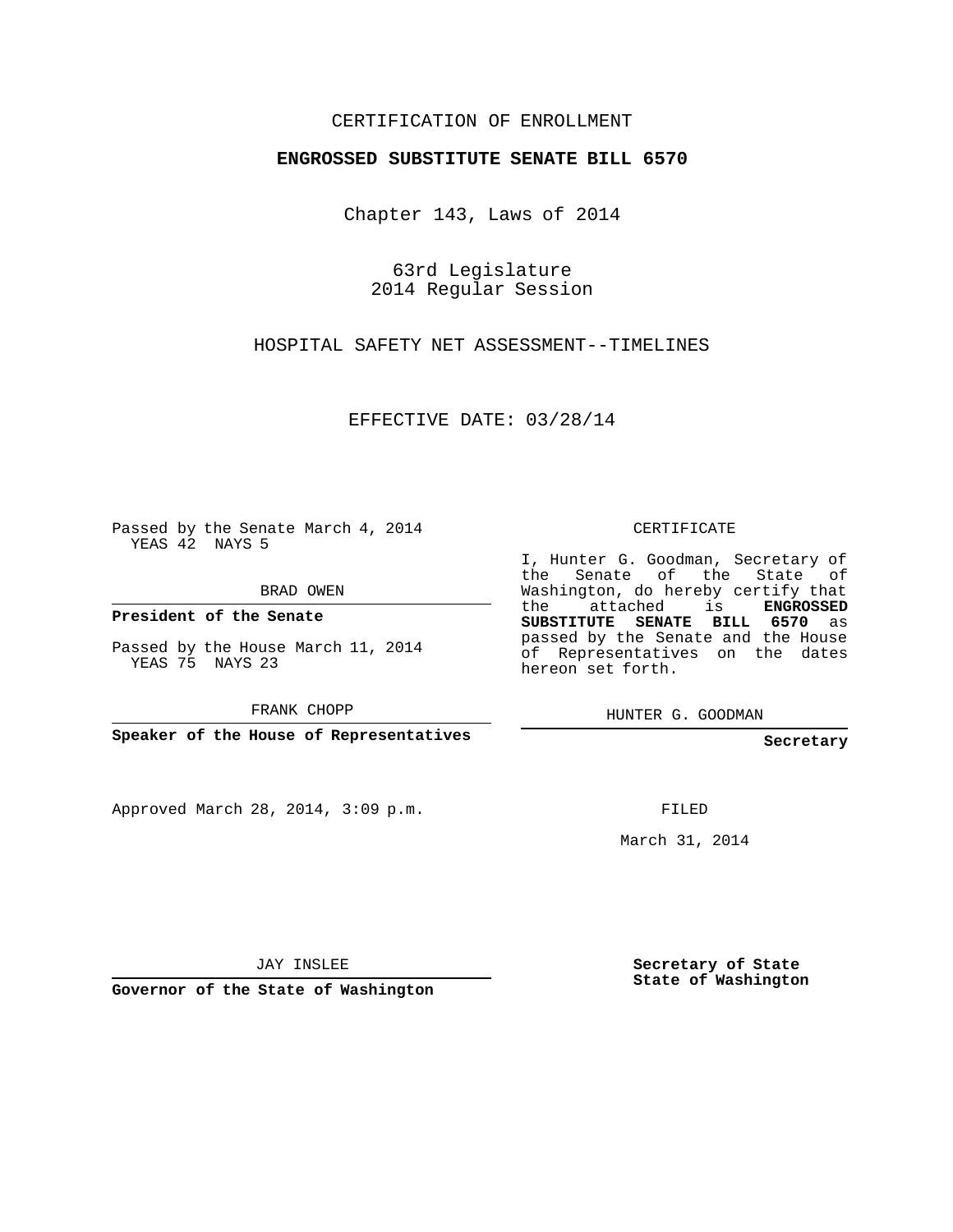## **ENGROSSED SUBSTITUTE SENATE BILL 6570** \_\_\_\_\_\_\_\_\_\_\_\_\_\_\_\_\_\_\_\_\_\_\_\_\_\_\_\_\_\_\_\_\_\_\_\_\_\_\_\_\_\_\_\_\_

\_\_\_\_\_\_\_\_\_\_\_\_\_\_\_\_\_\_\_\_\_\_\_\_\_\_\_\_\_\_\_\_\_\_\_\_\_\_\_\_\_\_\_\_\_

Passed Legislature - 2014 Regular Session

## **State of Washington 63rd Legislature 2014 Regular Session**

**By** Senate Ways & Means (originally sponsored by Senators Becker, Keiser, Hargrove, Braun, Hill, and Ranker; by request of Health Care Authority)

READ FIRST TIME 02/27/14.

 1 AN ACT Relating to adjusting timelines for fiscal year 2014 2 regarding the hospital safety net assessment; amending RCW 74.60.030, 3 74.60.120, and 74.60.130; and declaring an emergency.

4 BE IT ENACTED BY THE LEGISLATURE OF THE STATE OF WASHINGTON:

 5 **Sec. 1.** RCW 74.60.030 and 2013 2nd sp.s. c 17 s 4 are each amended 6 to read as follows:

 7 (1)(a) Upon satisfaction of the conditions in RCW 74.60.150(1), and 8 so long as the conditions in RCW 74.60.150(2) have not occurred, an 9 assessment is imposed as set forth in this subsection, effective ((July 10 1, 2013. The authority shall calculate the amount due annually and 11 shall-issue-assessments-quarterly-for-one-fourth)) October 1, 2013. 12 Initial assessment notices must be sent to each hospital not earlier 13 than thirty days after satisfaction of the conditions in RCW 14 74.60.150(1). Payment is due not sooner than thirty days thereafter. 15 Except for the initial assessment, notices must be sent on or about 16 thirty days prior to the end of each quarter and payment is due thirty 17 days thereafter. 18 (b) Effective October 1, 2013, and except as provided in RCW

19 74.60.050: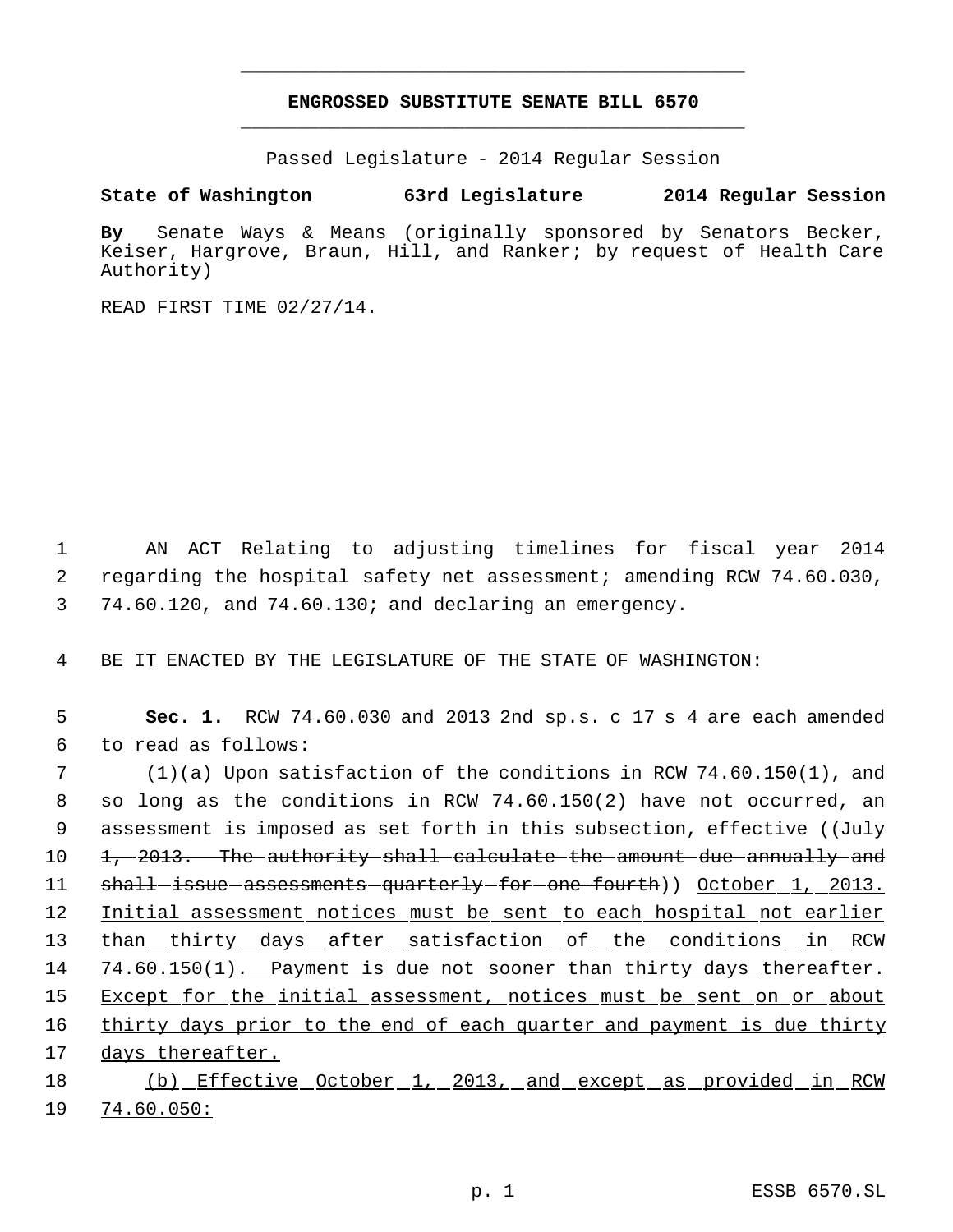1 (i) For fiscal year 2014, an annual assessment for amounts 2 determined as described in (b)(ii) through (iv) of this subsection is 3 imposed for the time period of October 1, 2013, through June 30, 2014. 4 The initial assessment notice must cover amounts due from October 1, 5 2013, through either: (A) The end of the calendar quarter prior to the 6 satisfaction of the conditions in RCW 74.60.150(1) if federal approval 7 is received more than forty-five days prior to the end of a quarter; or 8 (B) the end of the calendar quarter after the satisfaction of the 9 conditions in RCW 74.60.150(1) if federal approval is received within 10 forty-five days of the end of a quarter. For subsequent assessments 11 during fiscal year 2014, the authority shall calculate the amount due 12 annually and shall issue assessments for the appropriate proportion of 13 the annual amount due from each hospital((. Initial assessment notices 14 must-be-sent-to-each-hospital-not-earlier-than-thirty-days-after 15 satisfaction of the conditions in RCW 74.60.150(1) and must include all 16 amounts due from and after July 1, 2013. Payment is due not sooner 17 than thirty days thereafter. Subsequent notices must be sent on or 18 about - thirty - days - prior - to - the - end - of - each - subsequent - quarter - and 19 payment is due thirty days thereafter.

20  $\langle b \rangle$  -Beginning -July -1, -2013, -and -except -as -provided -in -RCW  $21 \quad 74.60.050 \div$ 

22  $(\pm)$ );

23 (ii) After the assessments described in (b)(i) of this subsection, 24 each prospective payment system hospital, except psychiatric and rehabilitation hospitals, shall pay a quarterly assessment. Each quarterly assessment shall be one quarter of three hundred forty-four dollars for each annual nonmedicare hospital inpatient day, up to a maximum of fifty-four thousand days per year. For each nonmedicare hospital inpatient day in excess of fifty-four thousand days, each prospective payment system hospital shall pay an assessment of one quarter of seven dollars for each such day;

 (( $(i+i)$ )) (iii) After the assessments described in (b)(i) of this subsection, each critical access hospital shall pay a quarterly assessment of one quarter of ten dollars for each annual nonmedicare hospital inpatient day;

 $36$  (( $\overleftrightarrow{(\text{iii})}$ )) (iv) After the assessments described in (b)(i) of this 37 subsection, each psychiatric hospital shall pay a quarterly assessment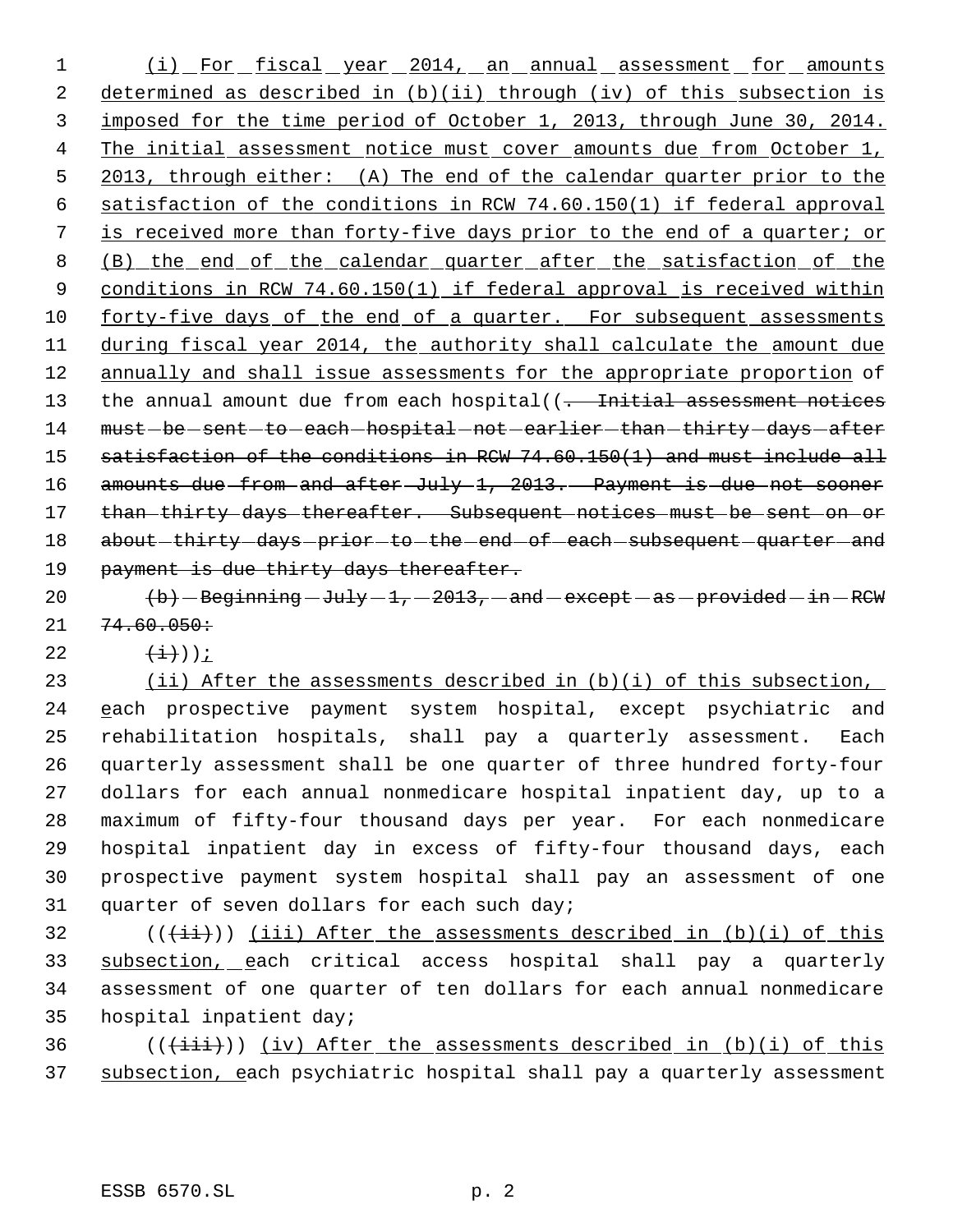of one quarter of sixty-seven dollars for each annual nonmedicare 2 hospital inpatient day; and

3 (( $\frac{div}{)}$ ) (v) After the assessments described in (b)(i) of this 4 subsection, each rehabilitation hospital shall pay a quarterly assessment of one quarter of sixty-seven dollars for each annual nonmedicare hospital inpatient day.

 (2) The authority shall determine each hospital's annual nonmedicare hospital inpatient days by summing the total reported nonmedicare hospital inpatient days for each hospital that is not exempt from the assessment under RCW 74.60.040, taken from the hospital's 2552 cost report data file or successor data file available through the centers for medicare and medicaid services, as of a date to be determined by the authority. For state fiscal year 2014, the authority shall use cost report data for hospitals' fiscal years ending in 2010. For subsequent years, the hospitals' next succeeding fiscal year cost report data must be used.

 (a) With the exception of a prospective payment system hospital commencing operations after January 1, 2009, for any hospital without a cost report for the relevant fiscal year, the authority shall work with the affected hospital to identify appropriate supplemental information that may be used to determine annual nonmedicare hospital inpatient days.

 (b) A prospective payment system hospital commencing operations after January 1, 2009, must be assessed in accordance with this section after becoming an eligible new prospective payment system hospital as defined in RCW 74.60.010.

 **Sec. 2.** RCW 74.60.120 and 2013 2nd sp.s. c 17 s 11 are each amended to read as follows:

 (1) Beginning in state fiscal year 2014, commencing thirty days after satisfaction of the applicable conditions in RCW 74.60.150(1), and for the period of state fiscal years 2014 through 2019, the authority shall make supplemental payments directly to Washington hospitals, separately for inpatient and outpatient fee-for-service medicaid services, as follows:

 (a) For inpatient fee-for-service payments for prospective payment hospitals other than psychiatric or rehabilitation hospitals, twenty-nine million two hundred twenty-five thousand dollars per state fiscal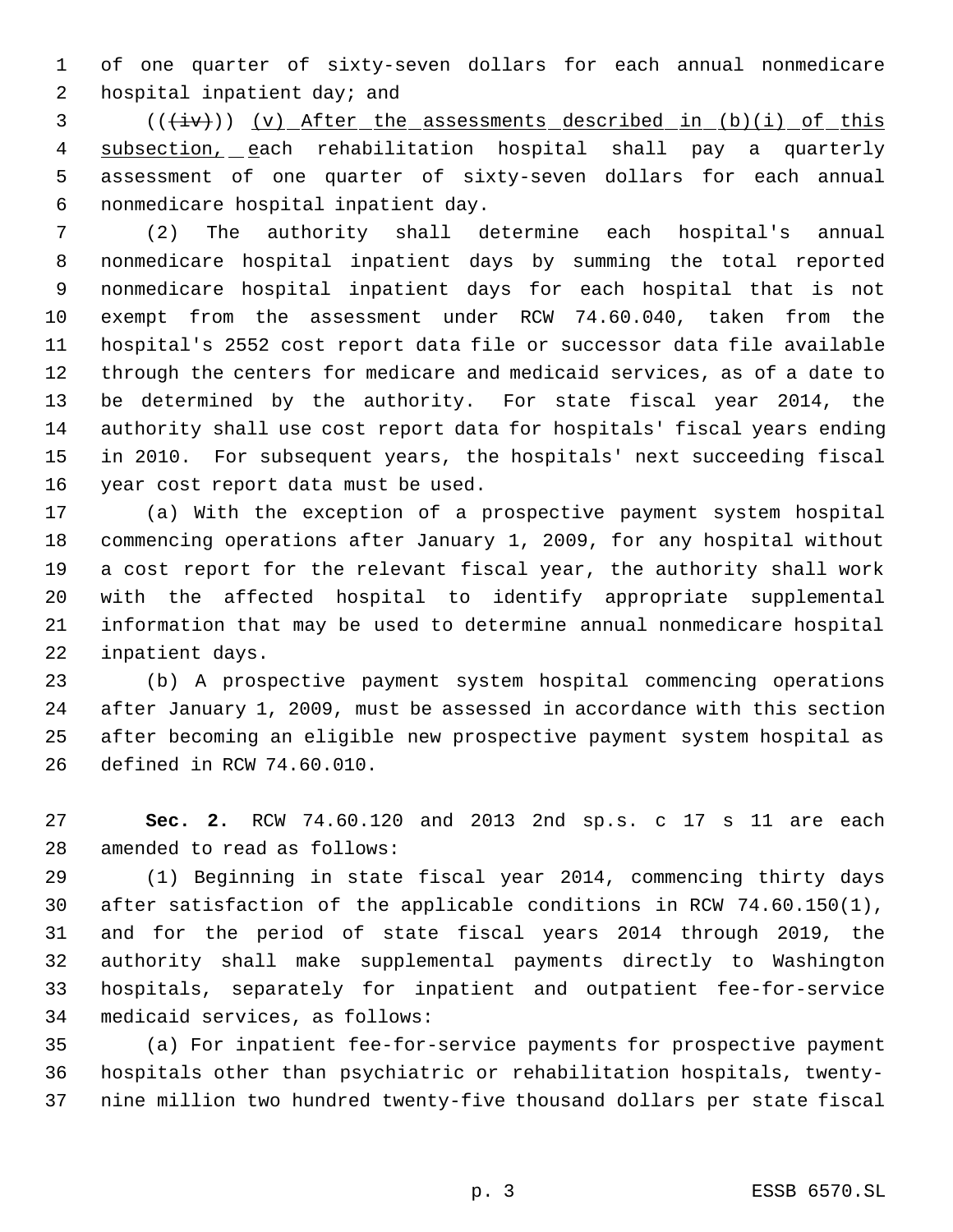year in fiscal years 2014 and 2015, and then amounts reduced in equal increments per fiscal year until the supplemental payment amount is zero by July 1, 2019, from the fund, plus federal matching funds;

 (b) For outpatient fee-for-service payments for prospective payment hospitals other than psychiatric or rehabilitation hospitals, thirty million dollars per state fiscal year in fiscal years 2014 and 2015, and then amounts reduced in equal increments per fiscal year until the supplemental payment amount is zero by July 1, 2019, from the fund, plus federal matching funds;

 (c) For inpatient fee-for-service payments for psychiatric hospitals, six hundred twenty-five thousand dollars per state fiscal year in fiscal years 2014 and 2015, and then amounts reduced in equal increments per fiscal year until the supplemental payment amount is 14 zero by July 1, 2019, from the fund, plus federal matching funds;

 (d) For inpatient fee-for-service payments for rehabilitation hospitals, one hundred fifty thousand dollars per state fiscal year in fiscal years 2014 and 2015, and then amounts reduced in equal increments per fiscal year until the supplemental payment amount is 19 zero by July 1, 2019, from the fund, plus federal matching funds;

 (e) For inpatient fee-for-service payments for border hospitals, two hundred fifty thousand dollars per state fiscal year in fiscal years 2014 and 2015, and then amounts reduced in equal increments per fiscal year until the supplemental payment amount is zero by July 1, 2019, from the fund, plus federal matching funds; and

 (f) For outpatient fee-for-service payments for border hospitals, two hundred fifty thousand dollars per state fiscal year in fiscal years 2014 and 2015, and then amounts reduced in equal increments per fiscal year until the supplemental payment amount is zero by July 1, 2019, from the fund, plus federal matching funds.

 (2) If the amount of inpatient or outpatient payments under subsection (1) of this section, when combined with federal matching funds, exceeds the upper payment limit, payments to each category of hospital must be reduced proportionately to a level where the total payment amount is consistent with the upper payment limit. Funds under this chapter unable to be paid to hospitals under this section because of the upper payment limit must be paid to managed care organizations under RCW 74.60.130, subject to the limitations in this chapter.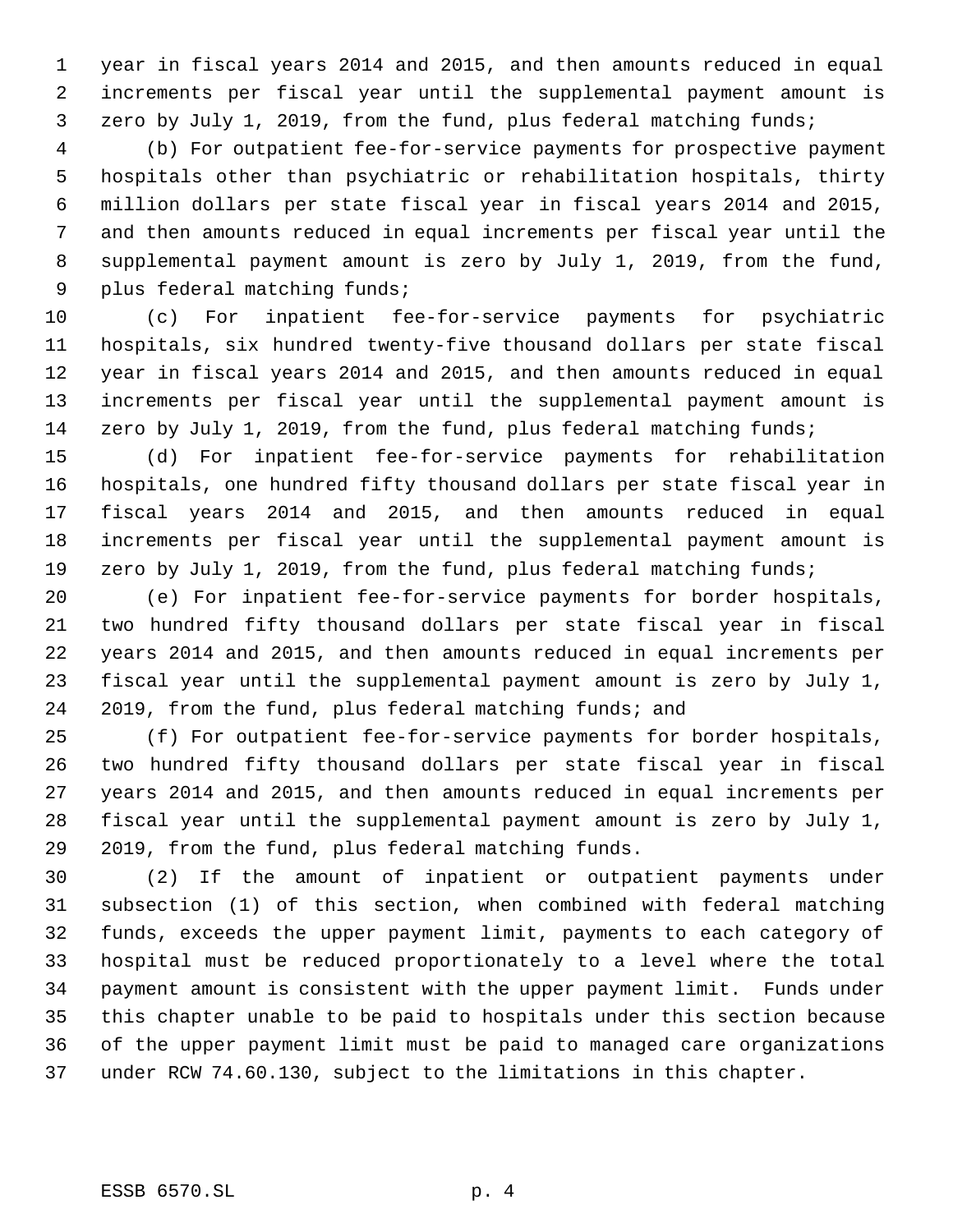(3) The amount of such fee-for-service inpatient payments to individual hospitals within each of the categories identified in subsection (1)(a), (c), (d), and (e) of this section must be determined by:

 (a) Applying the medicaid fee-for-service rates in effect on July 1, 2009, without regard to the increases required by chapter 30, Laws of 2010 1st sp. sess. to each hospital's inpatient fee-for-services 8 claims and medicaid managed care encounter data for the base year;

 (b) Applying the medicaid fee-for-service rates in effect on July 1, 2009, without regard to the increases required by chapter 30, Laws of 2010 1st sp. sess. to all hospitals' inpatient fee-for-services 12 claims and medicaid managed care encounter data for the base year; and

 (c) Using the amounts calculated under (a) and (b) of this subsection to determine an individual hospital's percentage of the total amount to be distributed to each category of hospital.

 (4) The amount of such fee-for-service outpatient payments to individual hospitals within each of the categories identified in subsection (1)(b) and (f) of this section must be determined by:

 (a) Applying the medicaid fee-for-service rates in effect on July 1, 2009, without regard to the increases required by chapter 30, Laws of 2010 1st sp. sess. to each hospital's outpatient fee-for-services 22 claims and medicaid managed care encounter data for the base year;

 (b) Applying the medicaid fee-for-service rates in effect on July 1, 2009, without regard to the increases required by chapter 30, Laws of 2010 1st sp. sess. to all hospitals' outpatient fee-for-services 26 claims and medicaid managed care encounter data for the base year; and

 (c) Using the amounts calculated under (a) and (b) of this subsection to determine an individual hospital's percentage of the total amount to be distributed to each category of hospital.

 (5) Thirty days before the initial payments and sixty days before the first payment in each subsequent fiscal year, the authority shall provide each hospital and the Washington state hospital association with an explanation of how the amounts due to each hospital under this section were calculated.

 (6) Payments must be made in quarterly installments on or about the 36 last day of every quarter( $(\frac{1}{2} + 1)$  that)). The initial payment must be made within thirty days after satisfaction of the conditions in RCW 74.60.150(1) and must include all amounts due from July 1, 2013, to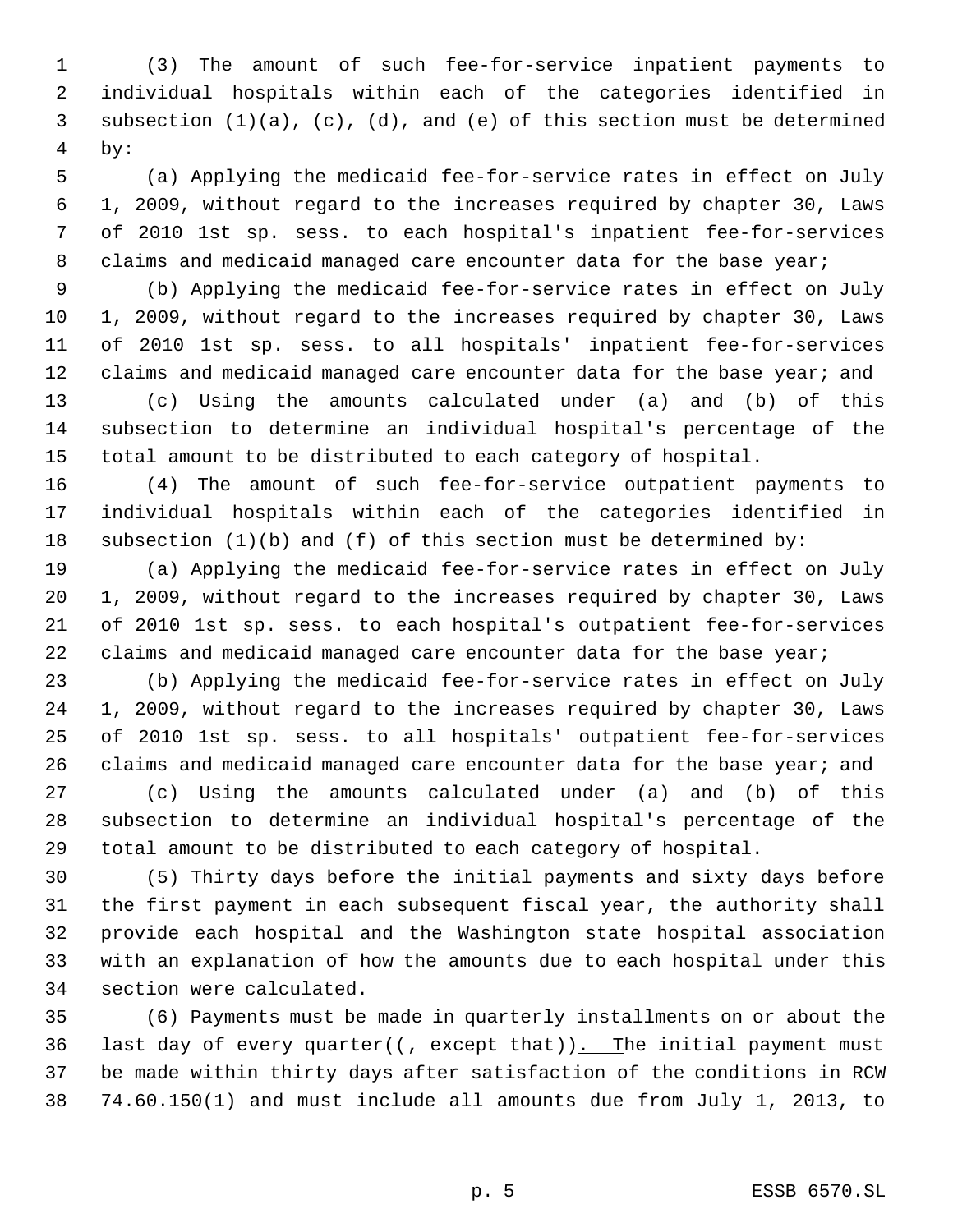1 ((the -date -of -the -initial -payment)) either: (a) The end of the 2 calendar quarter prior to when the conditions in RCW 70.60.150(1) are satisfied if approval is received more than forty-five days prior to 4 the end of a quarter; or (b) the end of the calendar quarter after the 5 satisfaction of the conditions in RCW 74.60.150(1) if approval is received within forty-five days of the end of a quarter.

 (7) A prospective payment system hospital commencing operations after January 1, 2009, is eligible to receive payments in accordance with this section after becoming an eligible new prospective payment system hospital as defined in RCW 74.60.010.

 (8) Payments under this section are supplemental to all other payments and do not reduce any other payments to hospitals.

 **Sec. 3.** RCW 74.60.130 and 2013 2nd sp.s. c 17 s 12 are each amended to read as follows:

 (1) For state fiscal year 2014, commencing within thirty days after satisfaction of the conditions in RCW 74.60.150(1) and subsection (6) of this section, and for the period of state fiscal years 2014 through 2019, the authority shall increase capitation payments to managed care organizations by an amount at least equal to the amount available from the fund after deducting disbursements authorized by RCW 74.60.020(4) (c) through (f) and payments required by RCW 74.60.080 through 74.60.120. The capitation payment under this subsection must be no less than one hundred fifty-three million one hundred thirty-one thousand six hundred dollars per state fiscal year in fiscal years 2014 and 2015, and then the increased capitation payment amounts are reduced in equal increments per fiscal year until the increased capitation payment amount is zero by July 1, 2019, plus the maximum available amount of federal matching funds. The initial payment following satisfaction of the conditions in RCW 74.60.150(1) must include all amounts due from July 1, 2013, to the end of the calendar month during which the conditions in RCW 74.60.150(1) are satisfied. Subsequent 32 payments shall be made  $((quarterly))$  monthly.

 (2) In fiscal years 2015, 2016, and 2017, the authority shall use any additional federal matching funds for the increased managed care capitation payments under subsection (1) of this section available from medicaid expansion under the federal patient protection and affordable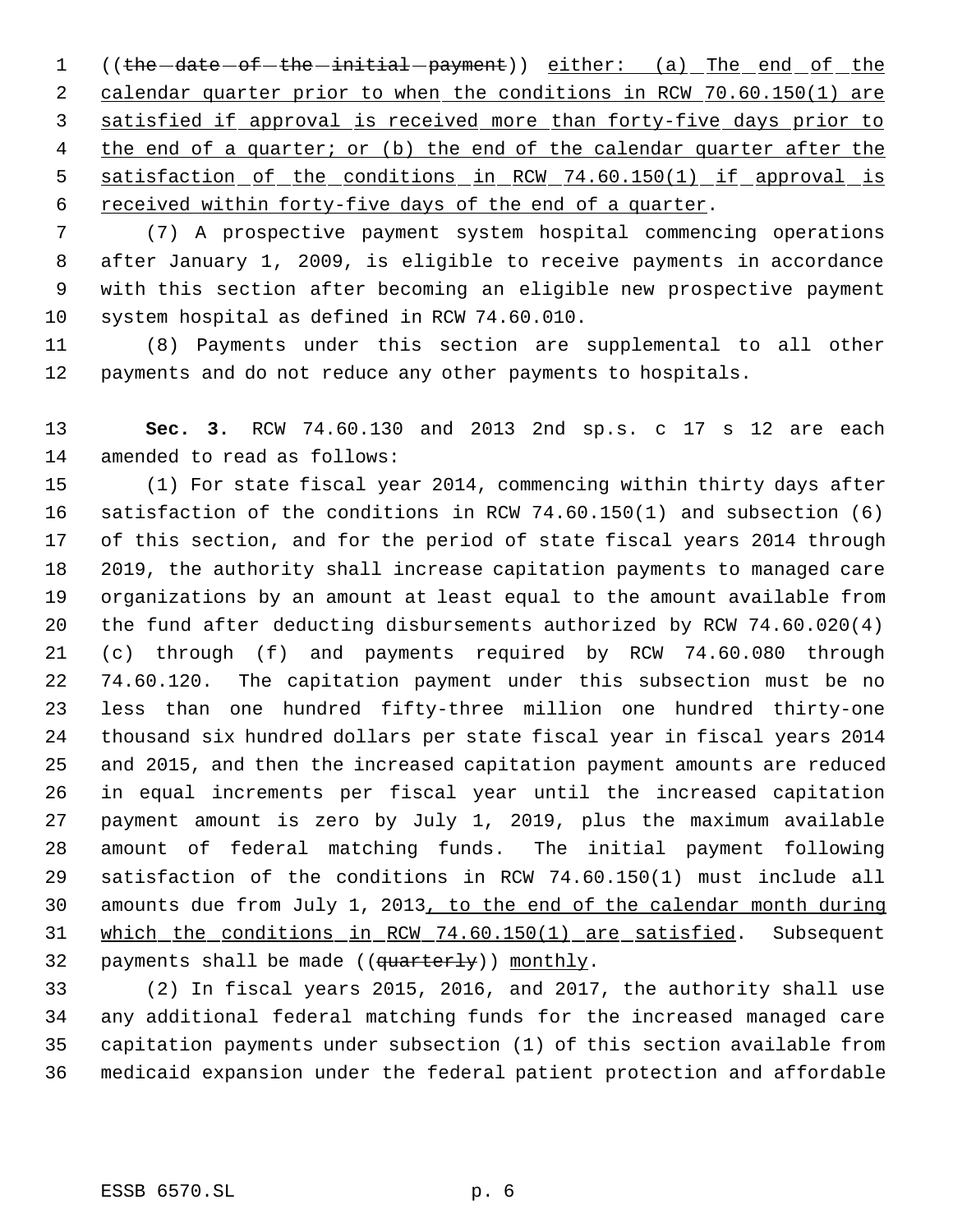care act to substitute for assessment funds which otherwise would have been used to pay managed care plans under this section.

 (3) Payments to individual managed care organizations shall be determined by the authority based on each organization's or network's enrollment relative to the anticipated total enrollment in each program for the fiscal year in question, the anticipated utilization of hospital services by an organization's or network's medicaid enrollees, and such other factors as are reasonable and appropriate to ensure that purposes of this chapter are met.

 (4) If the federal government determines that total payments to managed care organizations under this section exceed what is permitted under applicable medicaid laws and regulations, payments must be reduced to levels that meet such requirements, and the balance remaining must be applied as provided in RCW 74.60.050. Further, in the event a managed care organization is legally obligated to repay amounts distributed to hospitals under this section to the state or federal government, a managed care organization may recoup the amount it is obligated to repay under the medicaid program from individual hospitals by not more than the amount of overpayment each hospital received from that managed care organization.

 (5) Payments under this section do not reduce the amounts that otherwise would be paid to managed care organizations: PROVIDED, That such payments are consistent with actuarial soundness certification and enrollment.

 (6) Before making such payments, the authority shall require medicaid managed care organizations to comply with the following requirements:

 (a) All payments to managed care organizations under this chapter must be expended for hospital services provided by Washington hospitals, which for purposes of this section includes psychiatric and rehabilitation hospitals, in a manner consistent with the purposes and provisions of this chapter, and must be equal to all increased capitation payments under this section received by the organization or network, consistent with actuarial certification and enrollment, less an allowance for any estimated premium taxes the organization is required to pay under Title 48 RCW associated with the payments under this chapter;